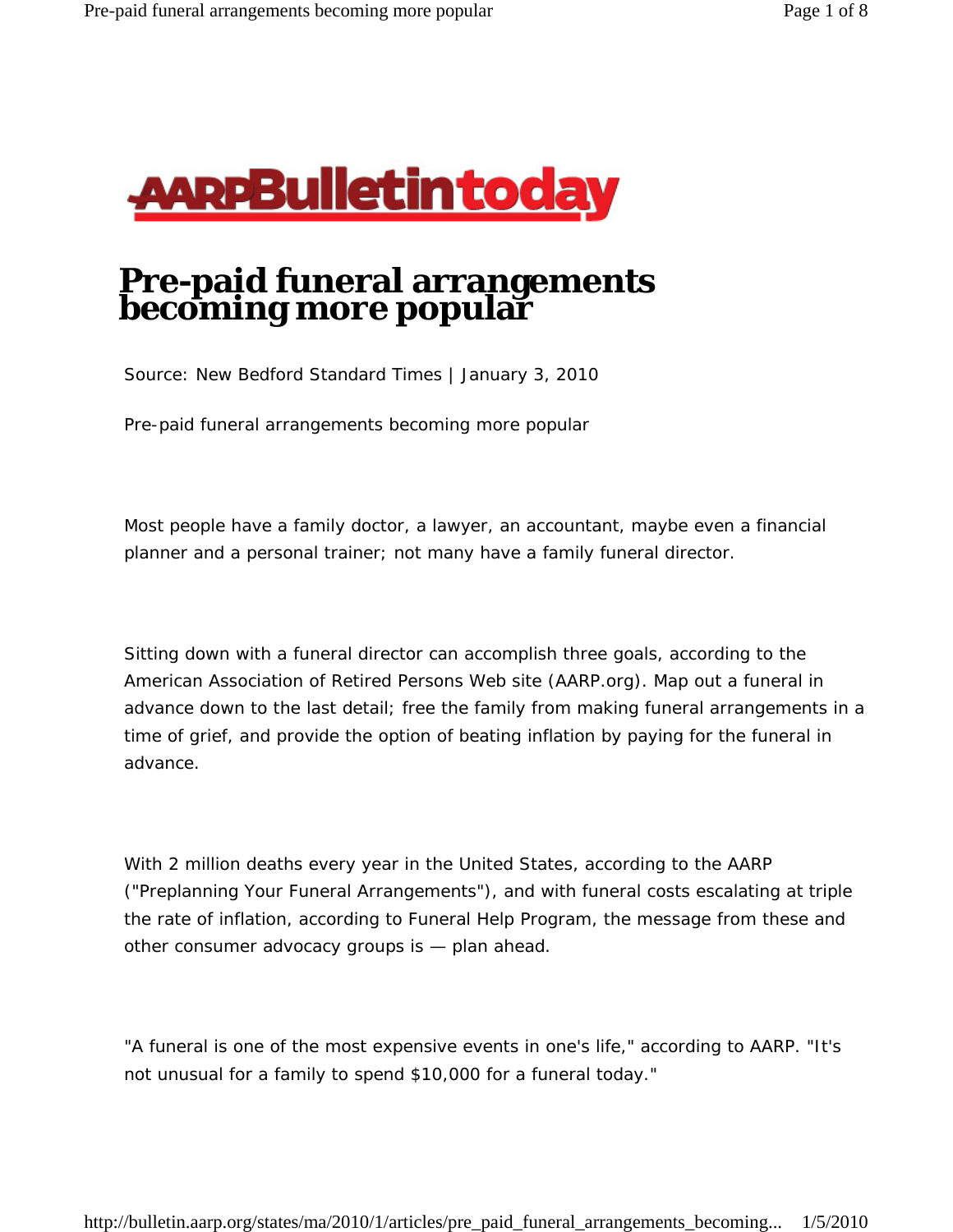"A detailed roadmap that provides for one's future funeral and burial needs ought to be part of anyone's overall financial plan," according to Joseph A. Marshall, registered financial consultant and president of J. Marshall Associates, a financial services and insurance provider in Fall River, Attleboro and Tiverton, R.I.

"It only makes good sense not to ask family and friends to deal with funeral arrangements at the same time as they cope with their personal grief at the time of a loved one's death," Marshall adds.

While Funeral Resources.Com points out that "70 percent of Americans have no form of estate plan," an informal survey by The Standard-Times shows local funeral homes reporting a 30 percent increase in the past five years in the number of consumers who preplan their funerals.

The big advantage to preplanning, according to a spokesman for Rock Funeral home in New Bedford, is that one can design the funeral exactly as one wants it. Cremation? Traditional funeral? Calling hours? Gravesite service or not? Public or private rites? These are all details that can be specified in advance and kept on file with the funeral home.

Of those consumers who preplan, the survey found, 50 percent to 85 percent prepay.

According to Richard T. Saunders, Jr., president of Saunders-Dwyer Home for Funerals in New Bedford and Mattapoisett, "Most people who do prepay are glad to spare their families from having to make all of the final decisions and from having to pay for the arrangements at the time of the death."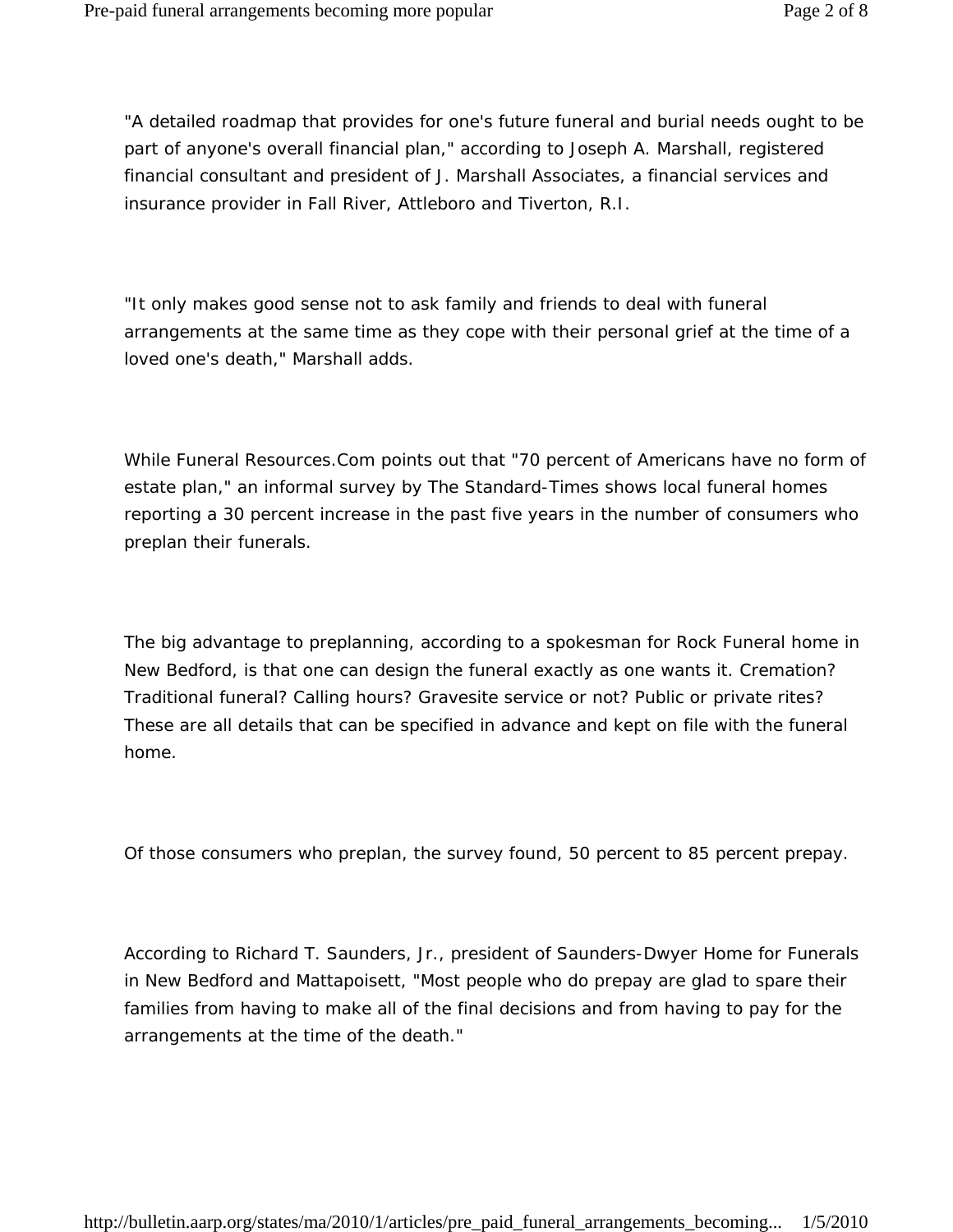"Another reason people prepay is to beat inflation," says Thomas Perry, president and co-owner of Perry Funeral Home in New Bedford. "Better to lock in the costs of tomorrow's services at today's prices. Costs are not likely to go lower," he adds.

According to a pamphlet, "Make It Easier For Those You Love," published by Forethought Funeral Planning, an Indianapolis insurer with 2,000,000 pre-need funeral policies in force since 1985, "Funeral costs have doubled in the last 15 years."

Whether one's choice is direct cremation or immediate burial — the least expensive funeral options — costs on a sampling of funeral homes' price lists start with basic services, which cover the funeral home's operating expenses, salaries, licensure, salaries, taxes, vehicles, etc. For cremation, add the cost of transferring the deceased to the crematory, the cremation itself (which requires a fiberboard container), medical examiner and death certificates.

"In every case of cremation in Massachusetts," according to Saunders, "the medical examiner must view the remains prior to cremation, because if anything came up later as to cause or manner of death, there would be no remains to examine after cremation."

The average cost for direct cremation is \$2,500. For immediate burial, add to basic services charges for death certificates and transfer of remains to the cemetery. The average cost is \$3,300.

Although direct cremations accounted for 35 percent of funeral choices in 2007, AARP says, traditional funerals are still the most popular choice, according to Saunders. The traditional funeral involves a wake or calling hours at the funeral home, and a funeral or memorial service with limousine transportation. This choice requires embalming, preparation of the body, facilities for viewing, death certificates and a casket.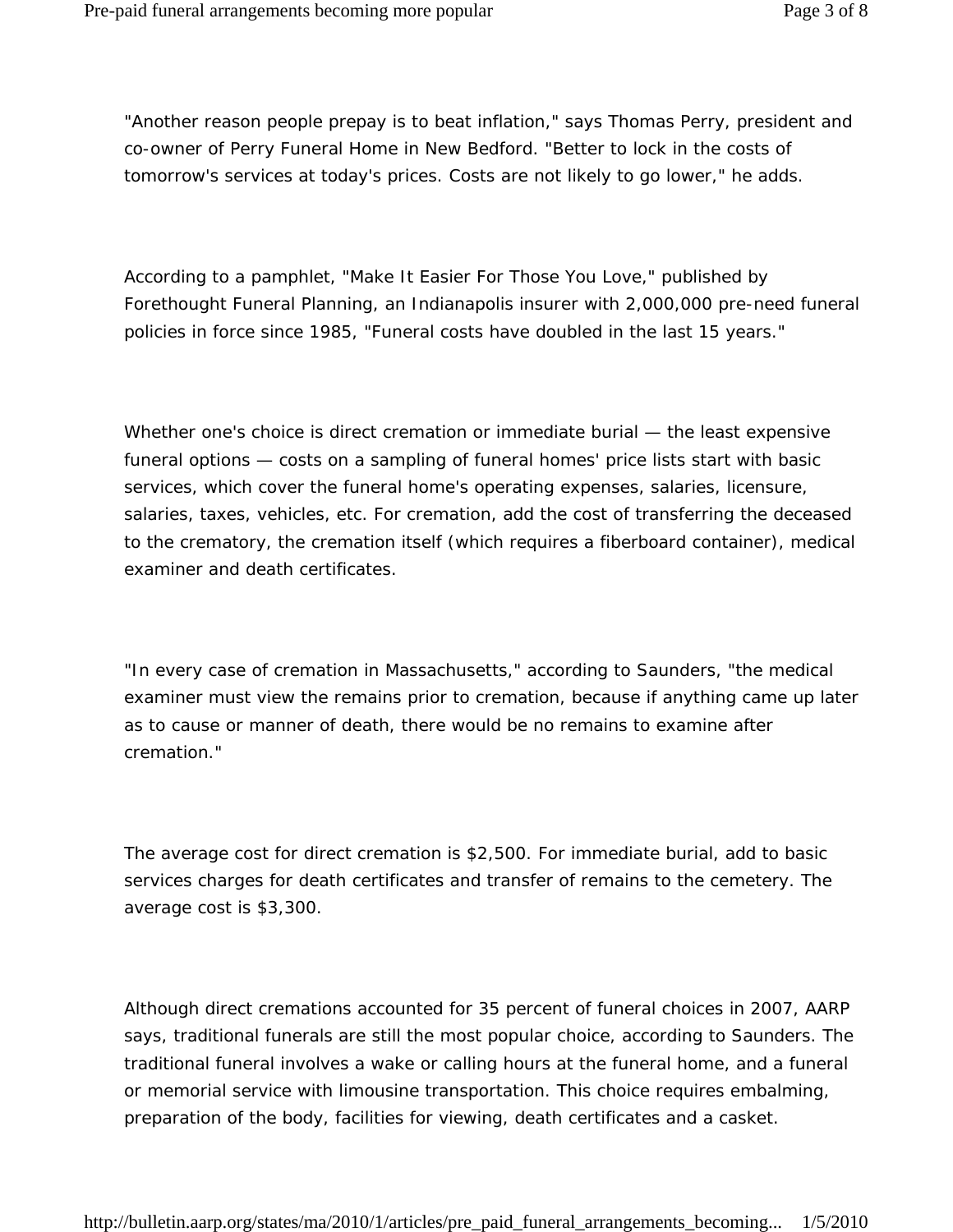A casket can cost as little as \$295 or as much as \$12,000. An urn for cremated remains can be purchased for \$70 to \$2,500 from the funeral home.

In addition, "most cemeteries require the use of a grave liner or vault," according to an AARP newsletter. These burial containers "surround the casket in the grave to prevent the ground from sinking and settling over time." Local funeral homes price them from \$700 to \$8,500

Although buying a whole funeral package through the funeral home is far more convenient and often less expensive, the Federal Trade Commission has ruled that no one is obliged to buy caskets, burial containers or any other products in-house.

A Nov. 1 story in The Standard-Times reported that caskets are available online at Wal-Mart or Costco for \$999 to \$3,199.

The choice and purchase of a gravesite are considerations separate from funeral arrangements. According to an informal local survey, single burial plots in New Bedford area cemeteries cost \$475 to \$850, including "endowment care," a one-time charge for upkeep of the cemetery.

Some cemeteries distinguish between ownership (with a deed) and a permanent "right of burial."

When choosing a funeral home and a burial site, AARP and other consumer groups recommend shopping around; ask family, friends, neighbors and colleagues for recommendations.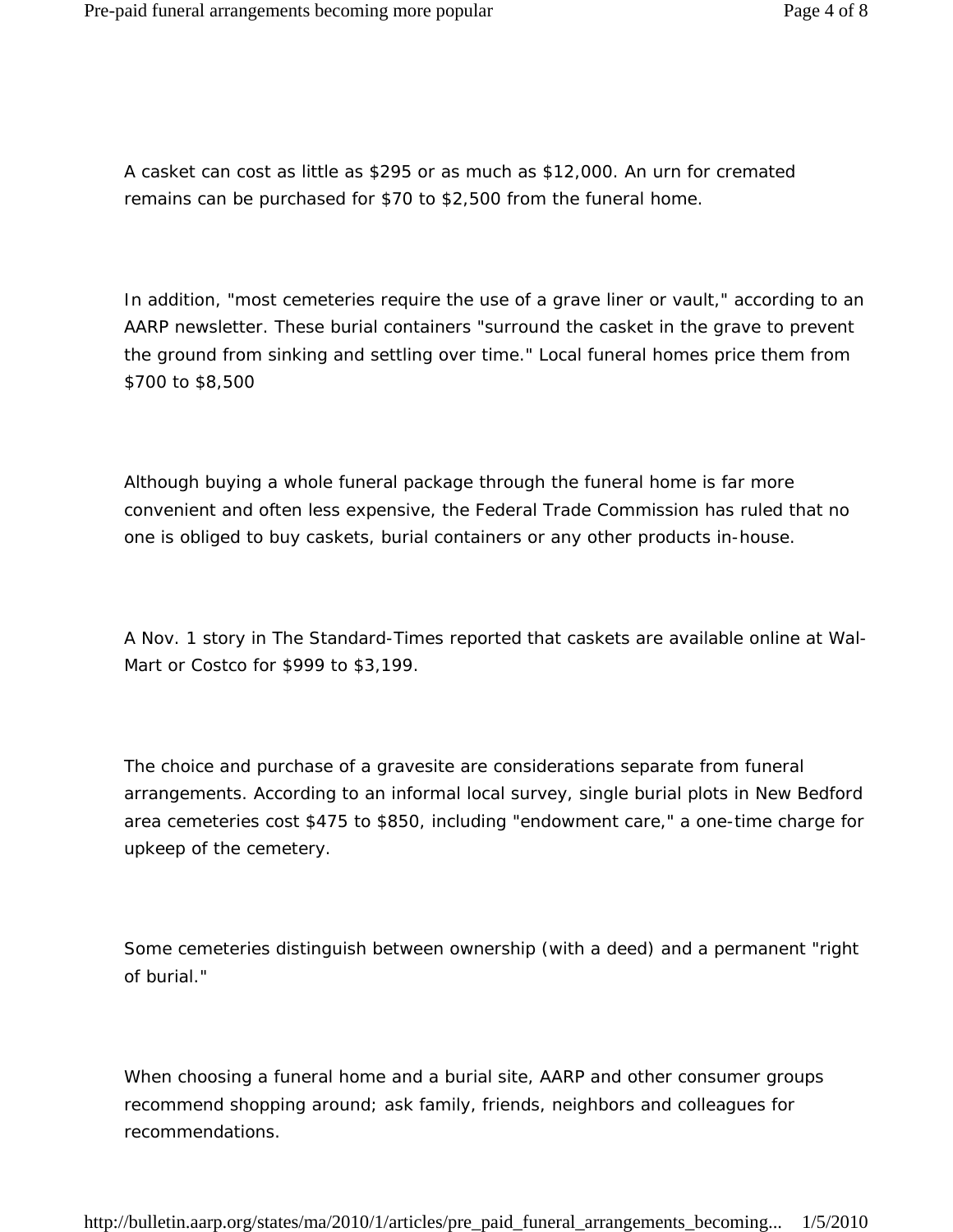Visit at least three funeral homes and ask lots of questions, AARP says.

Ask for a detailed price list of products and services.

In 1985 the Federal Trade Commission (www.ftc.gov) instituted the "funeral rule," requiring funeral homes to provide price lists on request, even over the phone.

Funeral homes also can be researched with the Better Business Bureau.

If prepaying for the funeral, examine the insurance policy or the trust documents carefully, even have a lawyer review them.

Most problems cited by the BBB are the result of misunderstanding the terms of a contract.

Make family members aware of funeral plans, and keep all documents and receipts in an accessible place.

Many people preplan their funerals without prepaying, according to Saunders.

They just want to have their preferences on file with the funeral home so family members — and their funeral director — will know what they want.

http://bulletin.aarp.org/states/ma/2010/1/articles/pre\_paid\_funeral\_arrangements\_becoming... 1/5/2010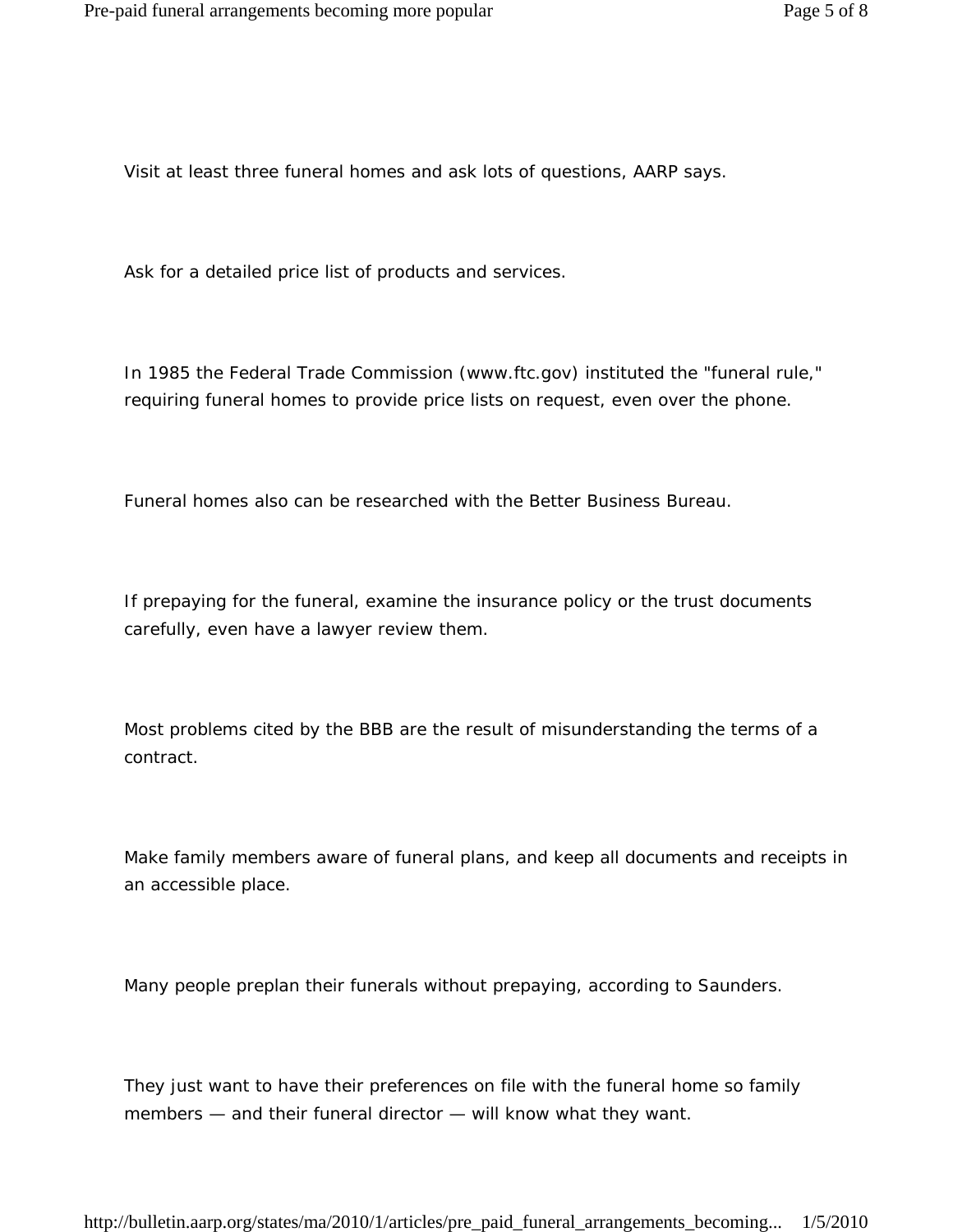They might prefer to set up a savings account, purchase a certificate of deposit or a regular term life insurance policy whose beneficiaries know that the proceeds are dedicated to paying funeral costs.

The most popular vehicles for prepaying, according to Saunders, are a bank funeral trust and a pre-need life insurance policy.

The advantage to both methods is that they guarantee the specified costs of the funeral at the time of the purchaser's death.

The disadvantage to a pre-need policy or an irrevocable trust is that the purchaser cannot cancel the policy or the trust to redeem the money if a need arises, financial planner Marshall says.

The big advantage for people who have prepaid as part of an overall financial strategy, he adds, is that such a policy or trust cannot be counted as a tangible asset if they should want to qualify for Medicaid later in life.

Of his clients, Saunders says, "the vast majority are spending down their assets in order to qualify for Medicaid benefits, usually for long-term nursing home care."

Some consumer groups do not recommend pre-paying.

Funeral Consumers Alliance is a nonprofit federation of 100 organizations that,